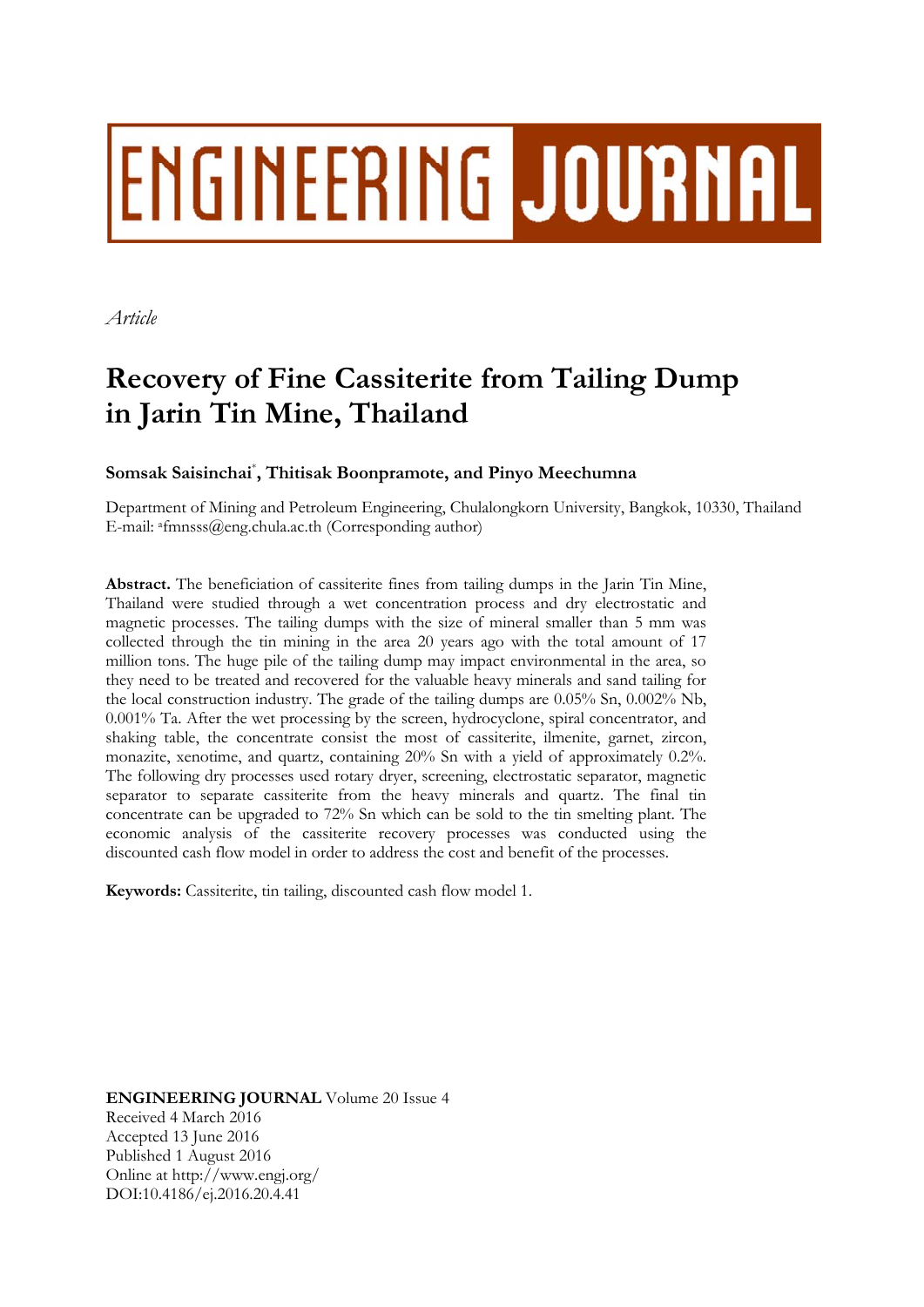### **1. Introduction**

Most of Tin mineral found in Thailand is in the form of cassiterite (SnO2). The occurrence of cassiterite is normally related to western granite formation extending from the north to the south of Thailand. There are two types of accumulation of cassiterite found in Thailand and they are in the form of primary and secondary types. The primary formation of tin is of hard rock type without weathering from the source rock while the secondary one is of weathered rock type, either in situ or some are transported from the source rock by stream or river, to form the alluvial deposit of tin and other associated heavy minerals [1]. Tin deposit is commonly mined by gravel pump ( or is some cases by hydraulic) mining as this mining method are cheaper to recovery tin [3].

Primary concentrate: It has been briefly mentioned earlier that the multi-lane palong-jigs system is popularly adopted by gravel-pump miners for primary concentration of cassiterite. The set-up is logical, because it is capable of coping with a high volume of ground slurry ( $\approx 3,000$  gallons per minute at 5 - 10 percent solids) and could maintain a high level of recovery of cassiterite, the result being confirmed by the absence of dulang washers who would usually wash for tin ore in the tailing discharged as shown in Fig.1 and 2. Several studies was conducted to improve the cassiterite to use in the industries in many countries [2, 4, 5, 6, 7, 10].



# Rough concentrate of cassiterite at 25-35% SnO2

Fig. 1. Treatment of Tin Ore by Palong-Jigs system.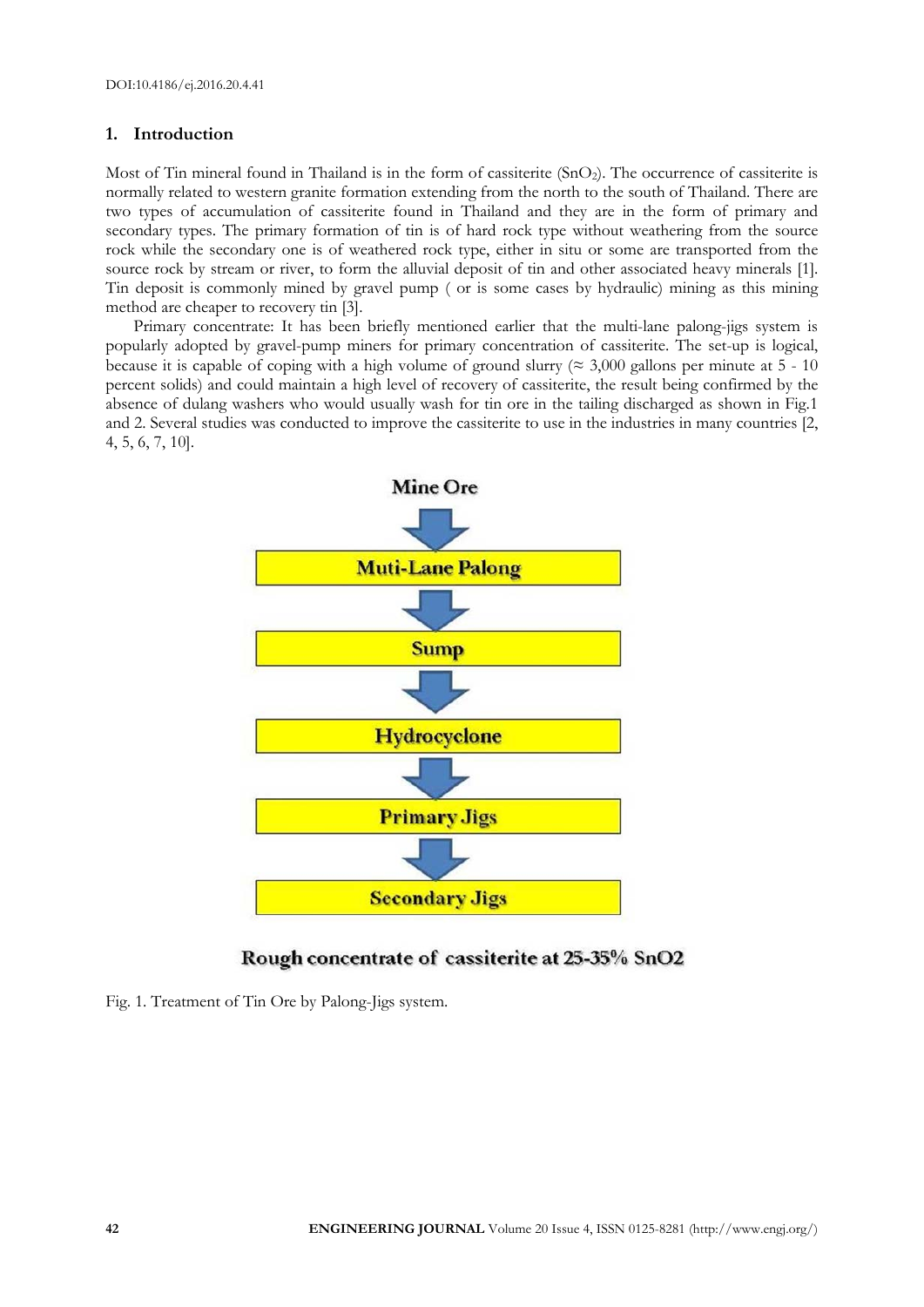



#### Fig. 2. Apperance of Palong, Primary Jig and Secondary Jig.

# *Dressing of tin ore and associated by-product minerals*

## a) Simple practice

This simple practice has been the basis for cassiterite dressing for a very longtime. It consists of only two mains items, i.e., willoughby classifier and lanchute (see Figs. 3 and 4). A skilled worker would operate the classifier by manipulating water flow and produce feed products of different sizes. The finest cassiterite may be obtained with overflow fraction, whereas the coarse-grains will remain at the bottom of the Willoughby. Through such classification, fine-grained cassiterite will normally report in the fraction with other bigger-grained lighter minerals and gangues. Once treated in the lanchute, water action will more easily wash away other lighter but bigger mineral from the tin ore, thus facilitating the cleaning up process. Therefore, the willoughby classifier is still regarded as a classic and perhaps indispensable piece of equipment, for tin ore dressing. Shaking table may be added to the set-up to assist in treating the fine cassiterite, but it is optional.



Fig. 3. Simple Dressing of Alluvial Tin Ore.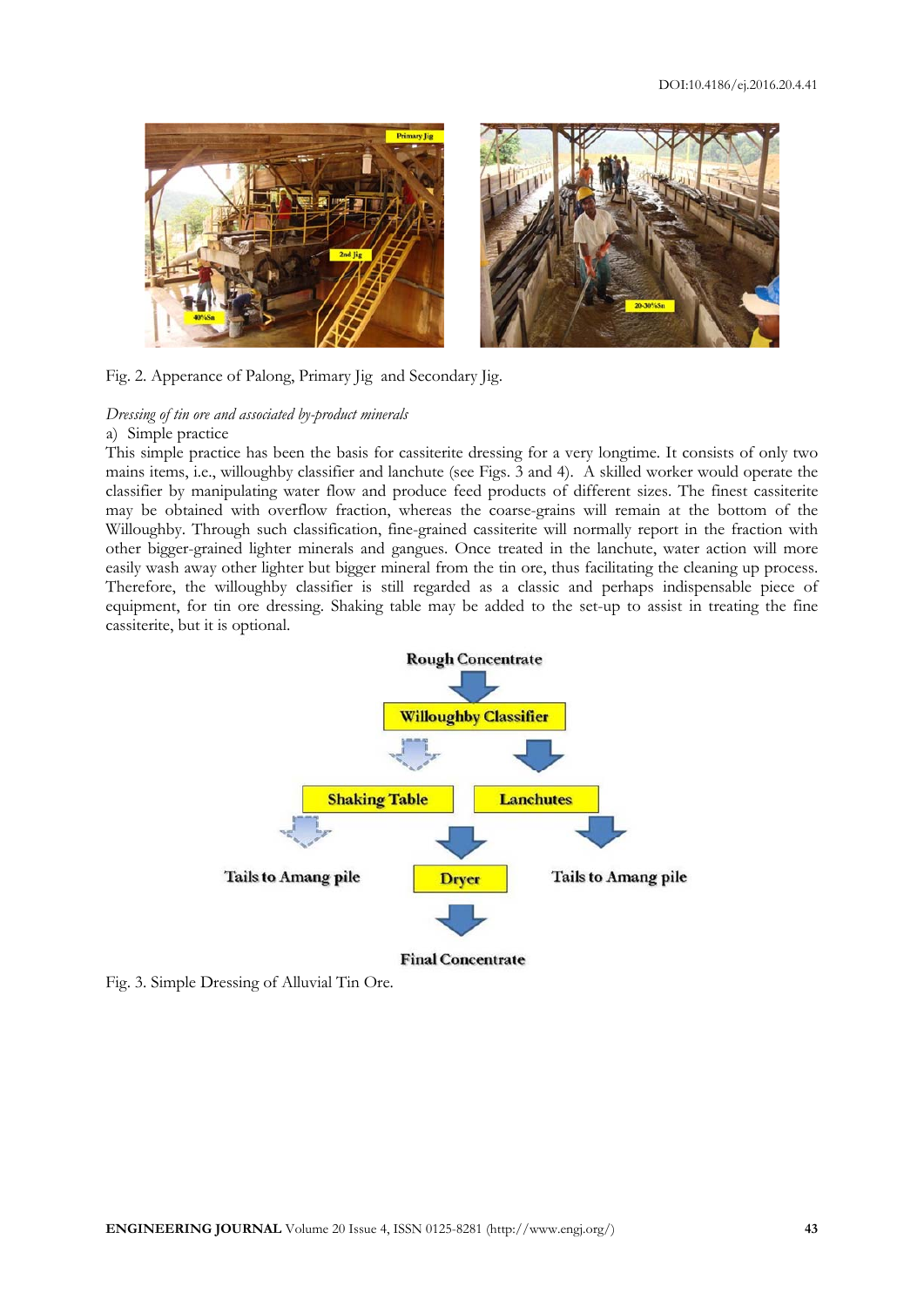#### DOI:10.4186/ej.2016.20.4.41



Fig. 4. Apperance of Lanchute and Shaking Table.

#### b) Dressing of tin ore and by-products mineral

Processing of rough casiterite concentration (including tin-shed tailing "amang") to obtain concentrates of cassiterite and valuable by-product mineral were adequately described elsewhere.

Basically, the equipment will include shaking tables, high-tension and magnetic equipment of suitable type, design and number to cope with the feed rate desired. Invariably, willoughby classifier is used for feed classification before subsequent separation stages of gravity concentration. For refining certain by-product mineral such as xenotime and columbite struverite, willoughby can play an important part in improving the grades of the concentrates of mineral concerned.

In treating by-product, or heavy minerals, suitable forms of equipment as well as professional skills are considered essential for the production of concentrates of desirable and marketable grade. Such equipment as air-table can be useful for upgrading certain mineral obtained from the amang as shown in Fig. 5.



Fig. 5. Typical flow sheet of mineral processing from Amang.

About 1,500 kilograms with 13 drilling holes of Jig tailings were collected from the abandoned Jarin tin mines for this study. The mine is located in Kanchanaburi Province, western Thailand (Fig. 6). The mine used to be operated by dry stripping mining method for quite a period of time in the past. However, the mine is now left abandoned around 17 million tons.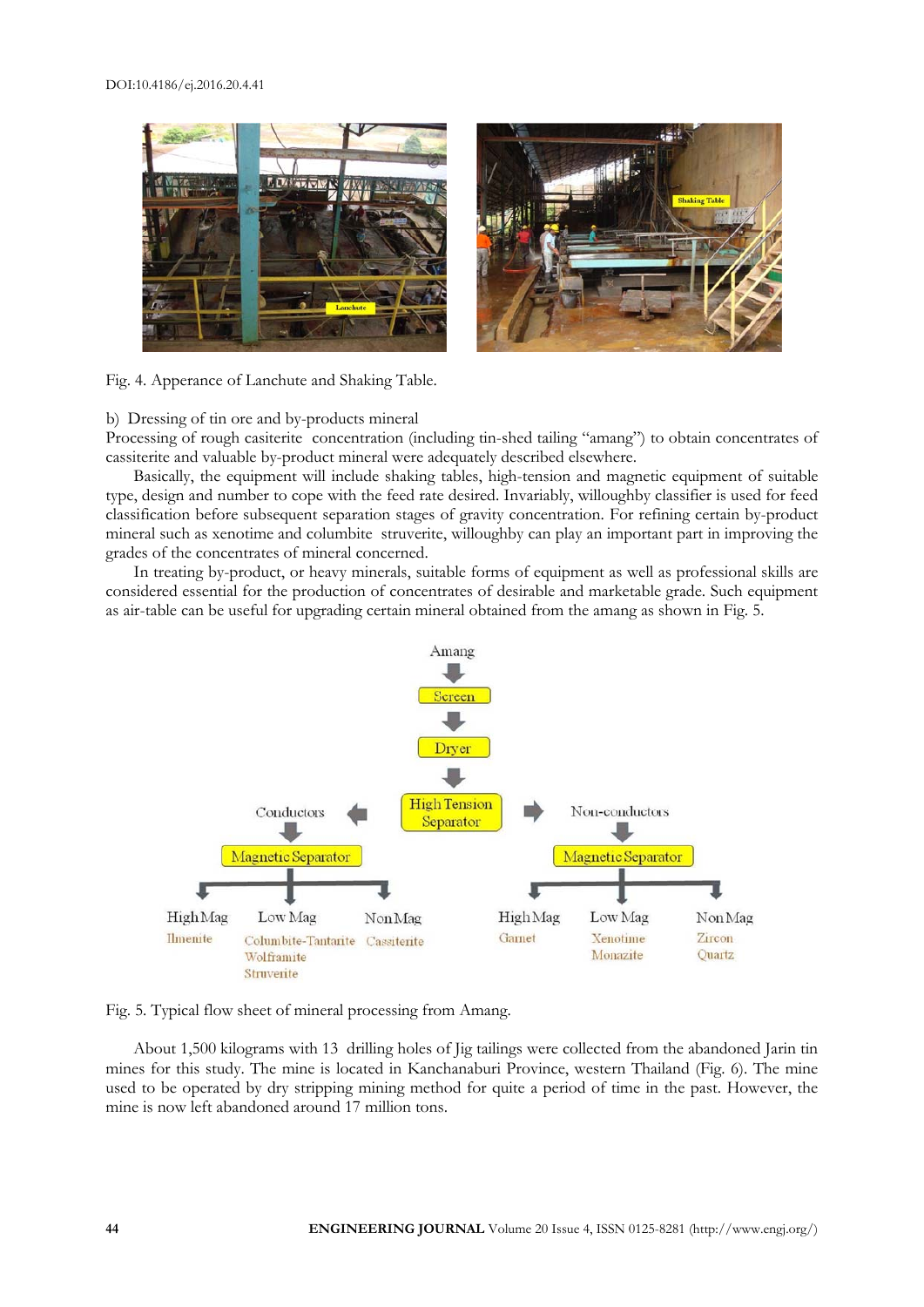

Fig. 6. Map of the study area in the Kanchanaburi province western Thailand.

#### **2. Mineralogical Study**

The above-mentioned Jig tailings were sampled by cone and quartering method to obtain about 2 kilograms for mineralogical study. The mineralogical study has been done on the obtained sample according to the flow sheet in Fig. 7.



Fig. 7. Flow sheet of mineralogical study of Jig tailings.

Using the combination of Shaking Table, Frantz Isodynamic Magnetic Separator, X-ray Diffractometer and optical microscope, the Jig tailings were found to contain some valuable minerals such as cassiterite, columbite-tantalite, garnet, ilmenite, hydro- ilmenite, xenotime, monazite, tourmaline, zircon and quartz.

#### **3. Study of Distribution of Tin, Niobium-Tantalum and in the Jig Tailings**

From the valuable minerals identified in the 13 drilling holes of Jig tailings, chemical analysis was done to see the distribution of some valuable elements i.e. Sn (for cassiterite) and  $Nb<sub>2</sub>O<sub>5</sub>+Ta<sub>2</sub>O<sub>5</sub>$  (for columbitetantalite). Figure 8 shows the flow sheet of the procedure analysis and distribution of these valuable elements.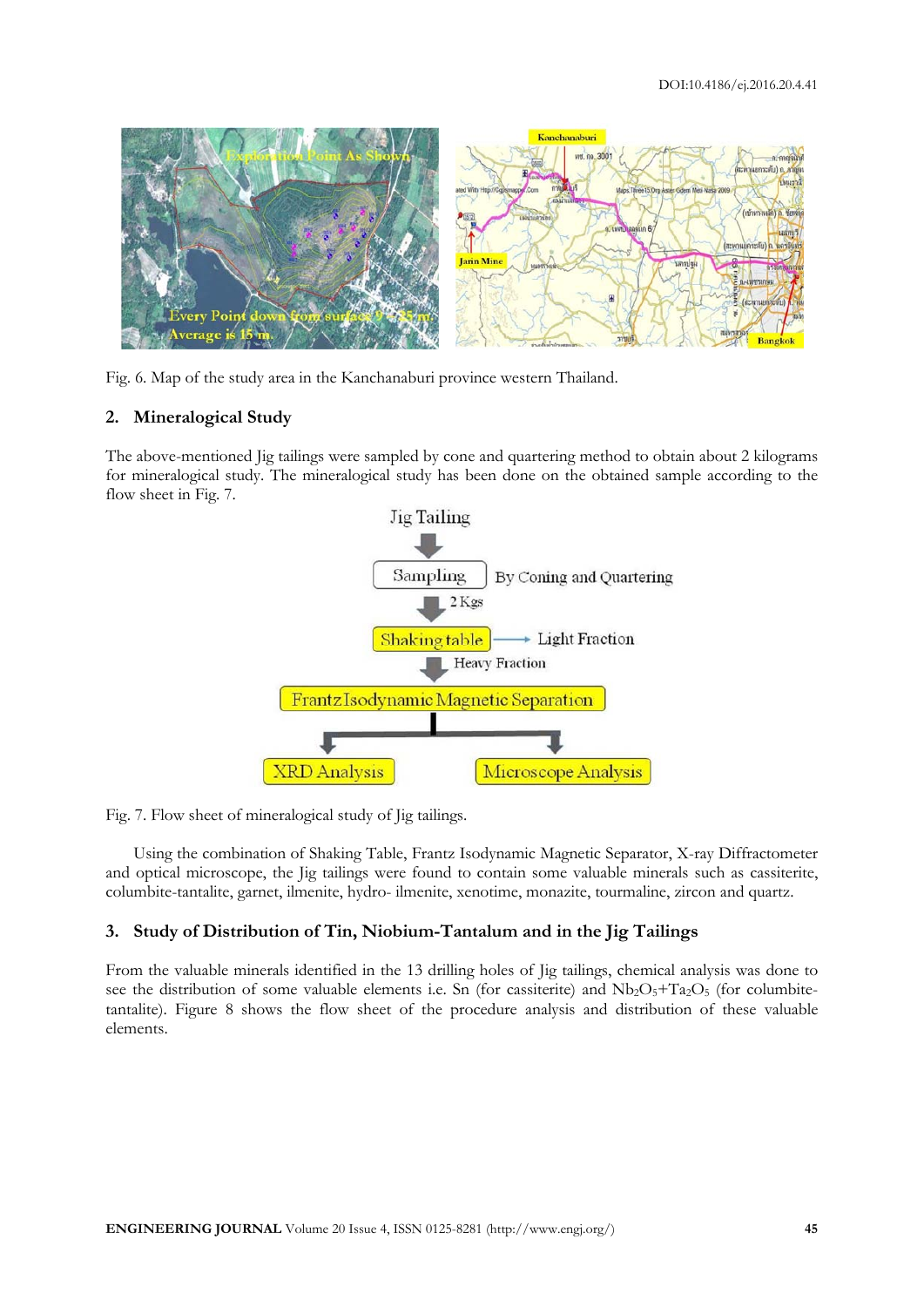

Fig. 8. Flow sheet of the chemical analysis and distribution of some valuable elements in the Jig tailings.

Table 1 shows that the valuable elements Sn,  $Nb_2O_5$  and  $Ta_2O_5$  mostly concentrate in the finer fractions of the Jig tailings. It can be decided that if further concentration of the tin tailings have to be done, the coarser size above 595 microns (which accounts for about 60% by weight) should be screened off as less Sn,  $Nb<sub>2</sub>O<sub>5</sub>$  and Ta<sub>2</sub>O<sub>5</sub>, can be noticed from Table 1. Then, the screened fraction (-595 micron) should be further concentrated by gravity concentrators. However, for better efficiency of gravity separation, it is decided that this undersized fraction should be further screened (using 250 micron screen) into two different size fractions. Then, these two size fractions would be concentrated by two different gravity concentrators due to the coarser size fraction by gravity method behaves differently from the finer size fraction. After that, the heavy fraction from gravity separation would be further treated by high-tension and magnetic separators respectively to obtain concentrates of each valuable mineral.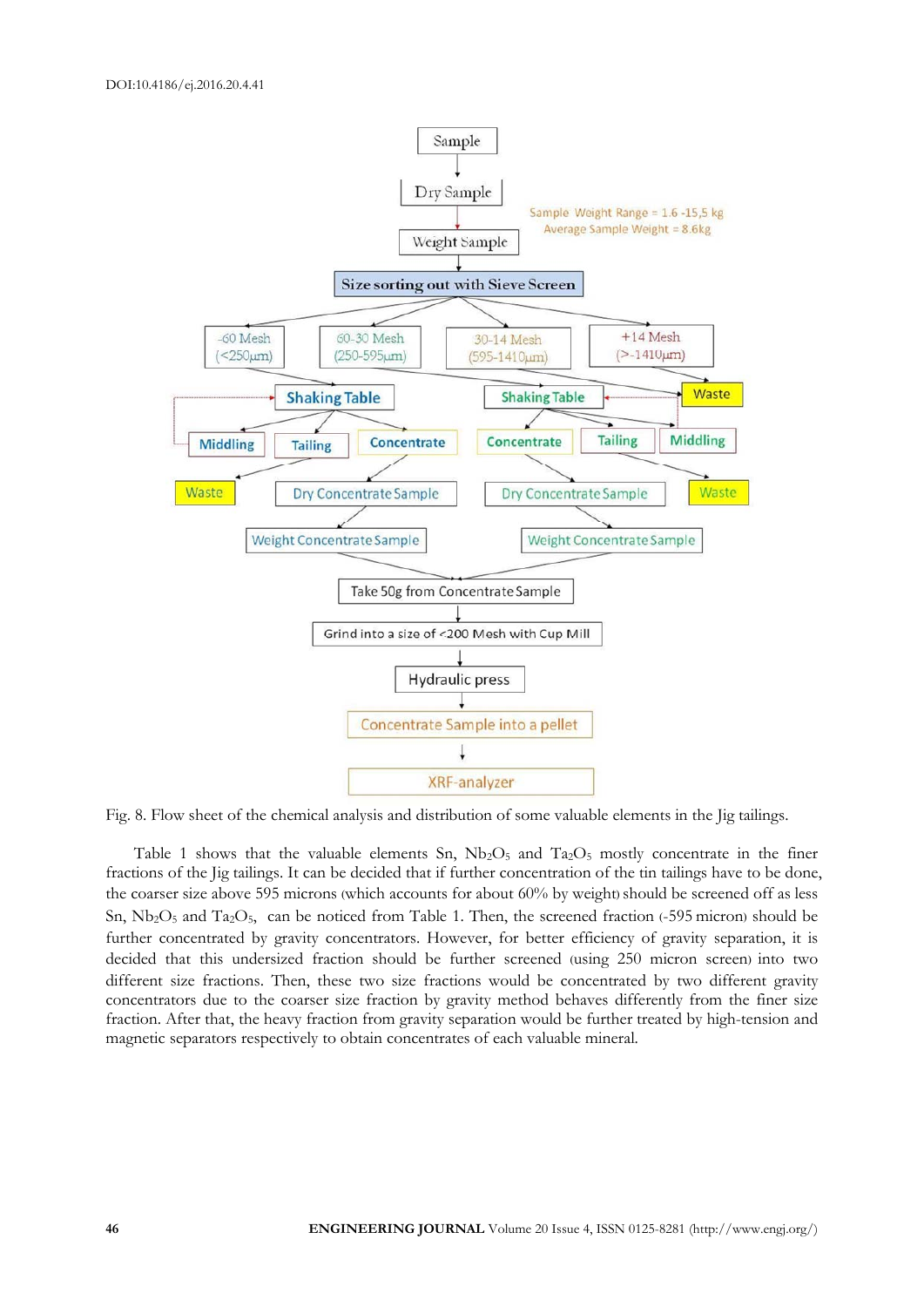| Hole           | Depth(m) | $\%$ Sn | $\%Nb_2O_5$ | $\%Ta_2O_5$ | Hole | Depth(m) | $\%$ Sn | $\%Nb_2O_5$ | $\%Ta_2O_5$ |
|----------------|----------|---------|-------------|-------------|------|----------|---------|-------------|-------------|
|                | 10       | 0.064   | 0.10        | 0.007       |      | 14.5     | 0.090   | 0.002       | 0.003       |
| $\overline{2}$ | 16       | 0.046   | 0.002       | 0.001       |      | 13       | 0.069   | 0.001       | 0.003       |
| 3              | 19       | 0.026   | 0.006       | 0.004       | 10   |          | 0.077   | 0.001       | 0.004       |
| $\overline{4}$ | 22       | 0.012   | 0.002       | 0.002       | 11   | 10       | 0.069   | 0.001       | 0.004       |
|                | 25       | 0.001   | 0.002       | 0.001       | 12   | 12       | 0.092   | 0.002       | 0.004       |
| 6              | 20       | 0.008   | 0.001       | 0.001       | 13   | 13       | 0.122   | 0.002       | 0.004       |
| $\overline{ }$ | 15       | 0.138   | 0.002       | 0.004       |      |          |         |             |             |

Table 1. Grade and distribution of the valuable elements (Sn,  $Nb<sub>2</sub>O<sub>5</sub>$  and Ta<sub>2</sub>O<sub>5</sub>) in each drilling hole fraction of the Jig tailings.

#### **4. Separation of the Jig Tailings to Obtain Valuable Mineral Concentrates**

Jig tailings have been screened using 595 micron and 200 micron screen to obtain three size fractions namely +595 micron, -595+200 micron, and -200 micron fractions. The +500 micron fraction which contains very few Sn and should be discarded as waste. The -500+200 micron and -200 micron fractions are then processed by gravity separators using Spiral Concentrator with Shaking Table (corse sand) and Spiral Concentrator with Shaking Table (fine sand), respectively. The heavy concentrates obtained from each separation are then dried before feeding to high-tension separators and then Mclean magnetic separators. The grades and distribution of Sn of each separated fraction can be shown according to Fig. 9.



Fig. 9. Wet and dry dressing of the tailing dump.

#### **5. Discounted cash flow**

The discounted cash flow methods are widely accepted and used in the industry for all types of investment, which it gives a confident to investor because of the investing need to spend a lot of money. It is necessary to calculate the Internal Rate of Return (IRR), Net Present Value (NPV), Payback period, and discount rate [11,12], which are the most important parameters for financial analysis.

From the financial analysis of this project, the IRR was 38%, the NPV was 286,053,112 baht, and the payback period equal to 2.29 year. The data for calculation of the discounted cash flow of this project is listed in Tables 2, 3, and 4.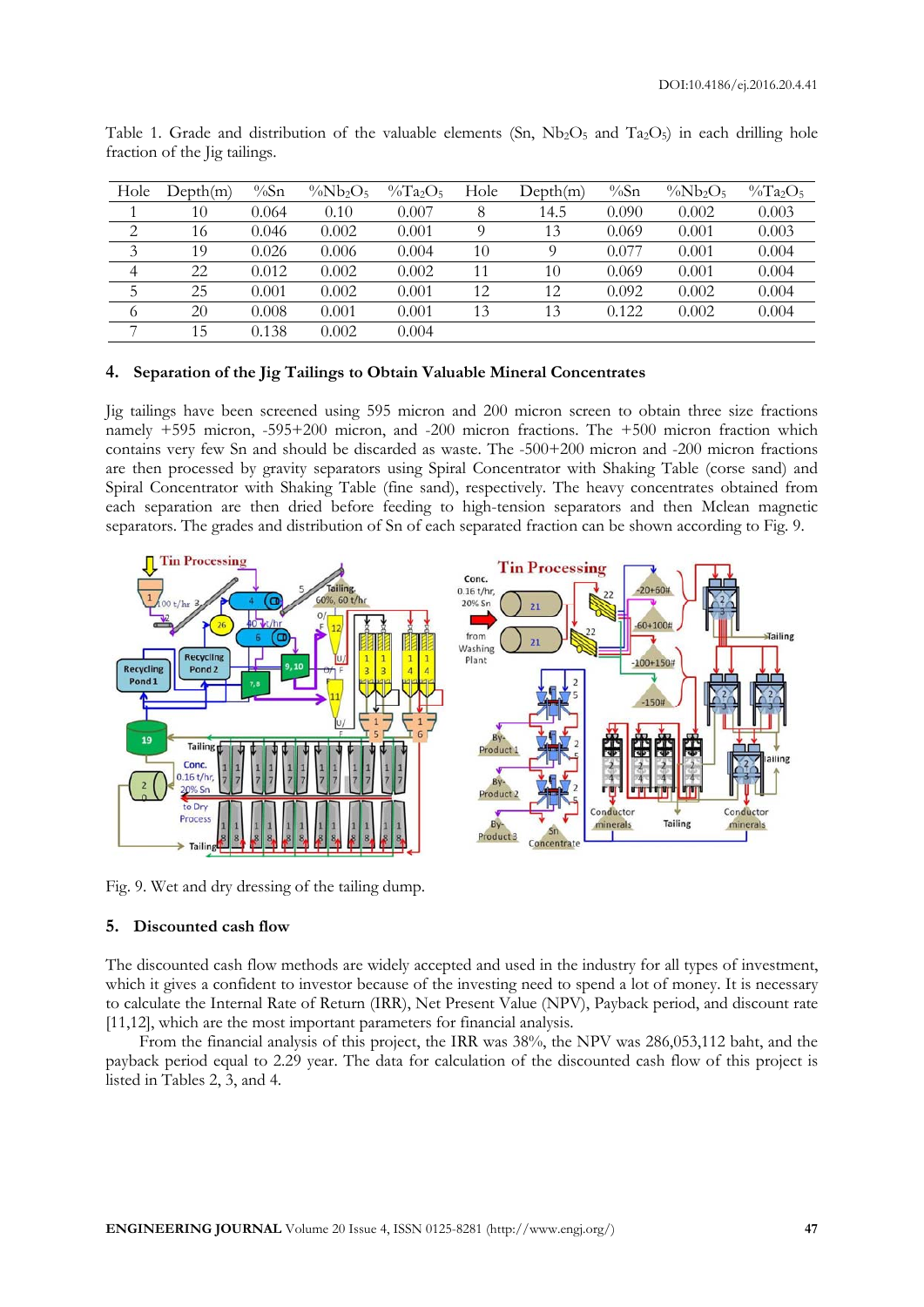Table 2. Parameter for financial analysis.

| No.          | Parameter      | Value         | Unit              |
|--------------|----------------|---------------|-------------------|
| $\mathbf{1}$ | Tin reserve    | 17,611,402.00 | ton               |
| 2            | Tin grade (Sn) | 0.05          | percent           |
| -3           | Tin price      | 407,000.00    | baht/ton          |
| 4            | Tin royalty    | 30,062.50     | baht/ton          |
| 5            | Diesel price   | 30            | baht/liter        |
| 6            | Electricity    | 4             | baht/unit         |
|              | Discount rate  | 13            | percent           |
| 8            | Feed rate      | 300           | $\text{ton/hour}$ |
| 9            | Recovery       | 75            | percent           |

# Table 3. Investment for financial analysis.

| No.            | Detail                             | Price          | Unit |
|----------------|------------------------------------|----------------|------|
|                | License                            | 100,000,000.00 | baht |
| 2              | Construction                       | 42,240,000.00  | baht |
| 3              | Machine and Equipment of dressing  | 75,800,000.00  | baht |
| $\overline{4}$ | Vehicles 4 cars                    | 4,400,000.00   | baht |
| 5              | Construction of mine site          | 4,000,000.00   | baht |
| 6              | Machine and Equipment of mine site | 25,200,000.00  | baht |
|                | Capital Expenditure                | 108,540,000.00 | baht |
|                | Total                              | 360,180,000.00 | baht |

# Table 4. Cash flow of the project.

| Year                                  | $\bf{0}$                                                                                                      | $\mathbf{1}$ | $\overline{2}$ | 3          | 4                                                                                   | 5          | 6          | 7                                                                                               | 8           |
|---------------------------------------|---------------------------------------------------------------------------------------------------------------|--------------|----------------|------------|-------------------------------------------------------------------------------------|------------|------------|-------------------------------------------------------------------------------------------------|-------------|
| Capex (Baht/ton)                      | 360,180,000                                                                                                   |              |                |            |                                                                                     |            |            |                                                                                                 |             |
| Working Capital                       | 10,000,000                                                                                                    |              |                |            |                                                                                     |            |            |                                                                                                 |             |
| <b>Total Investment</b>               | 370,180,000                                                                                                   |              |                |            |                                                                                     |            |            |                                                                                                 |             |
| Price of Tin<br>(Baht/Ton)            | 407,000                                                                                                       | 407,000      | 407,000        | 407,000    | 407,000                                                                             | 407,000    | 407,000    | 407,000                                                                                         | 407,000     |
| Tin production per year<br>(ton/year) | 1,100                                                                                                         | 1,100        | 1,100          | 1,100      | 1,100                                                                               | 1,100      | 1,100      | 1,100                                                                                           | 1,100       |
| Revenue of Tin<br>(Baht/year)         |                                                                                                               |              |                |            |                                                                                     |            |            | 447,700,163 447,700,163 447,700,163 447,700,163 447,700,163 447,700,163 447,700,163 447,700,163 |             |
| Gross Revenue                         |                                                                                                               |              |                |            |                                                                                     |            |            | 447,700,163 447,700,163 447,700,163 447,700,163 447,700,163 447,700,163 447,700,163 447,700,163 |             |
| Royalty of Tin                        | 30,063                                                                                                        | 33,068,762   | 33,068,762     | 33,068,762 | 33,068,762                                                                          | 33,068,762 | 33,068,762 | 33,068,762                                                                                      | 33,068,762  |
| Sale and Marketing                    | 10%                                                                                                           | 44,770,016   | 44,770,016     | 44,770,016 | 44,770,016                                                                          | 44,770,016 | 44,770,016 | 44,770,016                                                                                      | 44,770,016  |
| Sale Expense                          |                                                                                                               | 77,838,778   | 77,838,778     | 77,838,778 | 77,838,778                                                                          | 77,838,778 | 77,838,778 | 77,838,778                                                                                      | 77,838,778  |
| <b>Total Revenue</b>                  |                                                                                                               |              |                |            |                                                                                     |            |            | 369,861,384 369,861,384 369,861,384 369,861,384 369,861,384 369,861,384 369,861,384 369,861,384 |             |
| Depreciation                          |                                                                                                               | 13,292,000   | 13,292,000     | 13,292,000 | 13,292,000                                                                          | 12,412,000 | 12,412,000 | 12,412,000                                                                                      | 60,356,000  |
| Year                                  | $\theta$                                                                                                      | $\mathbf{1}$ | 2              | 3          | 4                                                                                   | 5          | 6          | 7                                                                                               | 8           |
| Operating Expense                     |                                                                                                               |              |                |            |                                                                                     |            |            | 140,319,819 148,681,784 157,745,074 168,183,436 180,142,944 193,851,257 209,563,521             | 227,572,740 |
| Income before Tax                     |                                                                                                               |              |                |            | 216,249,566 207,887,601 198,824,310 188,385,948 177,306,440 163,598,127 147,885,863 |            |            |                                                                                                 | 81,932,644  |
| Tax 30%                               | 30%                                                                                                           | 64,874,870   | 62,366,280     | 59,647,293 | 56, 515, 784                                                                        | 53,191,932 | 49,079,438 | 44, 365, 759                                                                                    | 24,579,793  |
| Income after tax                      |                                                                                                               |              |                |            | 151,374,696 145,521,321 139,177,017 131,870,164 124,114,508 114,518,689 103,520,104 |            |            |                                                                                                 | 57,352,851  |
| Net Cash flow                         | (370,180,000) 164,666,696 158,813,321 152,469,017 145,162,164 136,526,508 126,930,689 115,932,104 117,708,851 |              |                |            |                                                                                     |            |            |                                                                                                 |             |